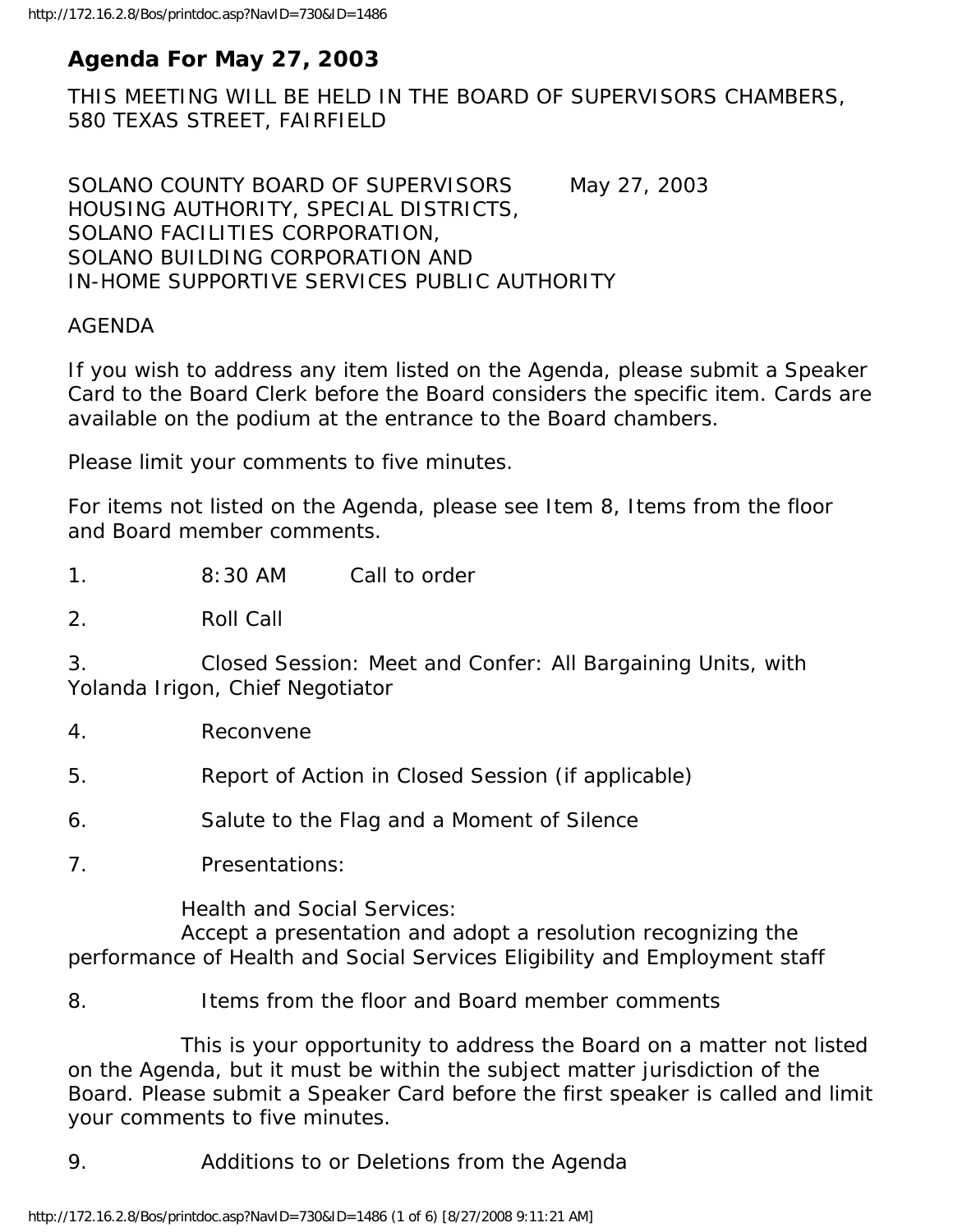#### 10. Public Comment on Consent Calendar

Each speaker shall have 5 minutes to address any or all items on the Consent Calendar.

- 11. Approval of the Agenda
- 12. Approval of Consent Calendar

The Board considers all matters listed under the Consent Calendar to be routine and will adopt them in one motion. There will be no discussion on these items before the Board votes on the motion unless Board members request specific items be discussed and/or removed from the Consent Calendar.

### CONSENT CALENDAR

#### GENERAL GOVERNMENT

13. Clerk of the Board of Supervisors:

 Approval of Minutes: Board of Supervisors April 8, 2003 and May 6, 2003; Rural North Vacaville Water District May 6, 2003

14. County Administrator's Office:

 Second reading of an ordinance amending Division 3 of Chapter 2 of the Solano County Code to make the Public Guardian/Administrator function a part of the Health & Social Services Department

15. Auditor-Controller:

Adoption of a resolution establishing the countywide appropriation limit of \$334,281,045 for FY 2003-04

HEALTH AND SOCIAL SERVICES: None

### CRIMINAL JUSTICE

16. Probation:

 A) Adoption of a resolution approving the application for continuation funding and plan modification under the Juvenile Justice Crime Prevention Act of 2000 to secure \$1,347,129 in State funds administered by the Board of Corrections

 B) Approval of the Expenditure Plan under the Comprehensive Youth Services Act – Temporary Assistance to Needy Families (TANF) in the estimated allocation of \$1,718,503 for the period of July 1, 2003 through June 30, 2004

 C) Adoption of a resolution authorizing the Chief Probation Officer to submit a sub-grant application to the California Office of Criminal Justice Planning; execute a sub-grant agreement to receive Solano County's \$67,108 distribution associated with the Federal Juvenile Accountability Incentive Block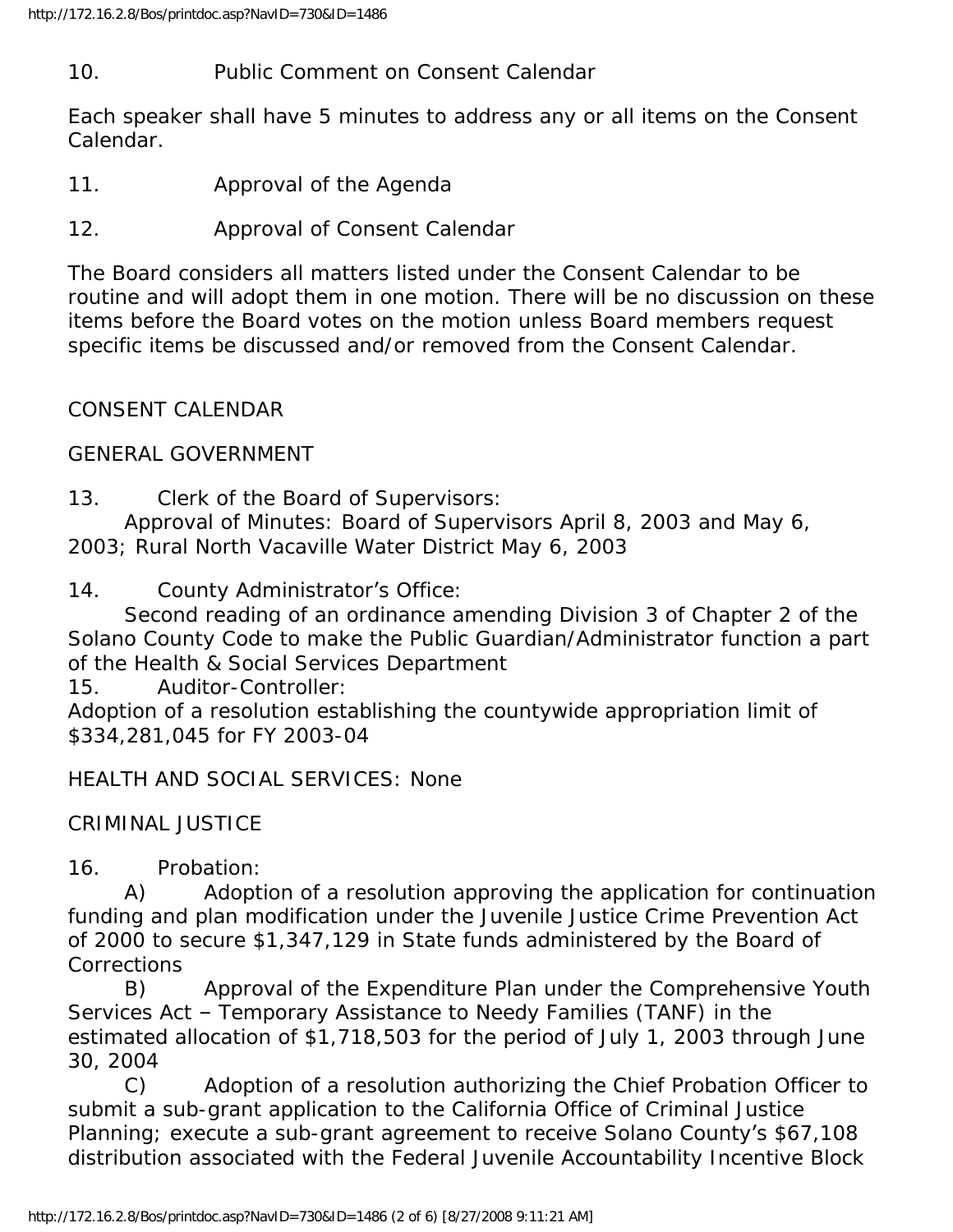Grants Program; authorize the Chief Probation Officer to execute all grant related contracts and budgetary matters

 D) Adoption of a resolution authorizing the Chief Probation Officer to submit a sub-grant proposal of \$200,000 to the California Office of Criminal Justice Planning for the Delinquency Prevention & Intervention Program; authorize the Chief Probation Officer to execute all grant related contracts and budgetary matters

### LAND USE/TRANSPORTATION

17. Transportation:

 A) Adoption of a resolution certifying the miles of County maintained roads as 599.531 miles

 B) Approval of an amendment to the agreement with Creegan and D'Angelo Engineers for design services regarding the Pleasants Valley Road Rehabilitation Project in the amount of \$48,600; authorize the County Administrator the sign the necessary contract documents (no General Fund impact)

 C) Approval of an agreement with the Yolo-Solano Air Quality Management District which provides \$80,000 for improvements to Runge Road, Tremont Road and Old Davis Road (Dixon-Davis area) (no General Fund impact)

 D) Adoption of a resolution authorizing the purchase of property from William C. Robbins/Amy Robbins Warden and Smith Family Partners/ Solano County Farmlands & Open Space Foundation and a Grant of Easement from Smith Family Partners/Solano County Farmlands & Opens Space Foundation for the Suisun Valley Road Bridge construction at Suisun Creek; authorize the County Administrator to execute right-of-way contracts with the property owners (no General Fund impact)

18. Environmental Management:

 Adoption of a resolution authorizing the City of Vacaville to submit a regional application for \$75,000 for the 2003/04 Local Government Household Hazardous Waste Grant to the California Integrated Waste Management Board for expansion of the existing program to include universal wastes

### **OTHER**

## 19. Agriculture:

 Second reading for adoption of an ordinance modifying Chapter 2A of the Solano County Code (Right to Farm), to provide notice of the Right to Farm Ordinance prior to closing of property sales

SPECIAL DISTRICTS GOVERNED BY THE BOARD OF SUPERVISORS: None

## SCHEDULED CALENDAR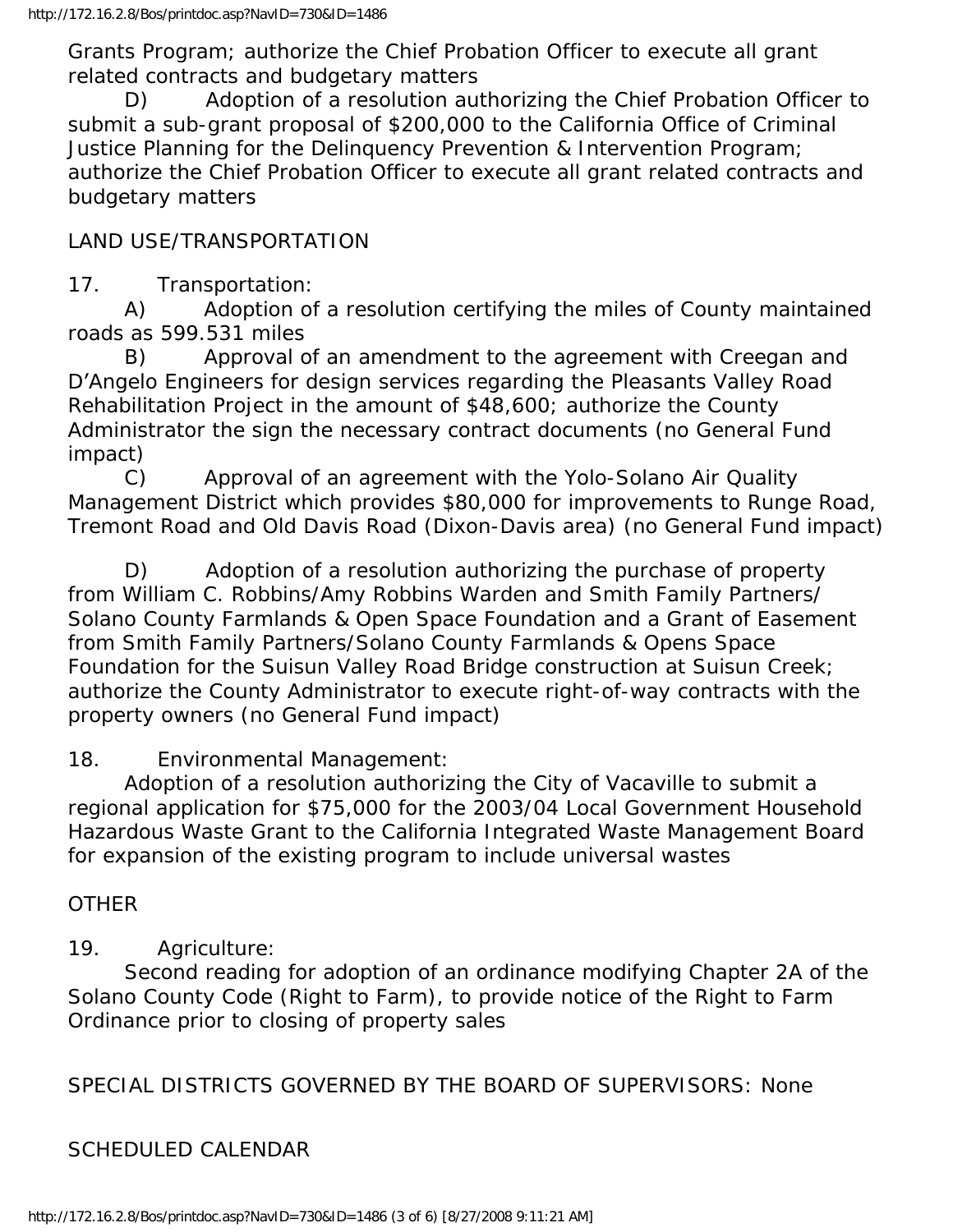20. Rescheduled Consent Items: (Items pulled from Consent Calendar above)

- $(A)$   $E)$
- $(B)$   $F)$
- $(C)$   $G)$
- D) H)
- GENERAL GOVERNMENT
- 21. Auditor-Controller:

Consider accepting the follow-up review of reportable conditions noted in the audit report of the Children and Families Commission presented to the Board of Supervisors on December 3, 2002

22. County Administrator's Office:

 Consider adoption of a resolution amending the Alphabetical Listing of Classes and Salaries to add the classification of Fiscal and Contracts Administrator with an approximate monthly salary range of \$4,715 - \$5,371; adoption of a resolution amending the Allocation List for the Children and Families Commission to add 1.0 FTE Fiscal and Contracts Administrator; delete 1.0 FTE Staff Analyst and add 1.0 Staff Analyst Limited Term to November 30, 2003

23. General Services: Consider approval of the 20-Year North County Facilities Master Plan

HEALTH AND SOCIAL SERVICES: None

CRIMINAL JUSTICE: None

LAND USE/TRANSPORTATION

24. Environmental Management:

 Conduct a noticed/published hearing to adopt a Mitigated Negative Declaration of environmental impact; consider the Planning Commission's recommendation to adopt an ordinance approving Rezoning Petition Application Z-01-04, rezoning an approximately 27-acre property from A-20 (Exclusive Agriculture) to RR-5 (Rural Residential) (English Hills Road and Skyhawk Lane – Vacaville area) (waive reading of the ordinance by majority vote)

OTHER: None

MISCELLANEOUS ITEMS

25. Appointments/Resignations to Boards and Commissions: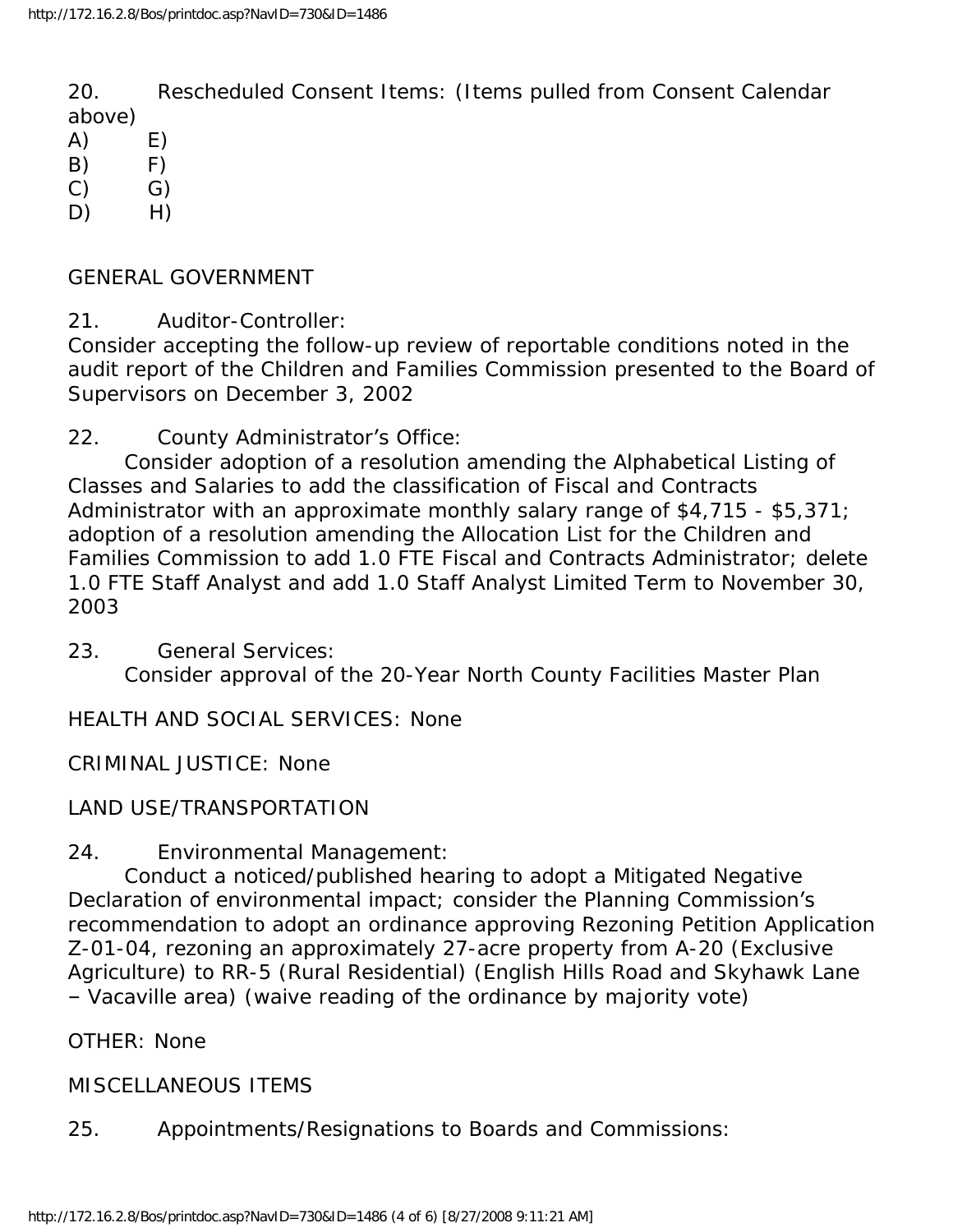http://172.16.2.8/Bos/printdoc.asp?NavID=730&ID=1486

A) Board of Supervisors:

 Appointment of Debbie Egidio to the Animal Care Advisory Commission

- B) Board of Supervisors: Reappointment of Donald Bond to the Area Agency on Aging
- C) Health and Social Services:

 Appointment of Tiombe Mashama to the Maternal, Child and Adolescent Health Advisory Board

26. Adjourn

# MEETING CALENDAR

5/27 5:30 p.m. Vallejo Sanitation and Flood Control, 555 Santa Clara St., Vallejo 6/3 9:00 a.m. Board of Supervisors, 580 Texas St., FF 6/3 6:30 p.m. SIDS Advisory Committee, 300 Hospital Dr., Medical Staff Meeting Room, Vallejo 6/3 6:30 p.m. Solano County Children & Families Commission, Health & Human Services Center Multipurpose Rm., 2101 Courage Dr., FF 6/4 9:30 a.m. BAAQMD 939 Ellis St., San Francisco 6/4 Noon Children's Network, Suisun Community Center, 611 Village Drive, Suisun 6/4 1:30 p.m. ABAG Regional Planning Comm. 6/5 10:00 a.m. Solano County Zoning Administrator, 470 Chadbourne Rd., 2nd Floor, FF 6/5 1:00 p.m. BCDC, S.F. Downtown Center, 425 Market St., San Francisco 6/5 7:00 p.m. Solano County Planning Commission, Board of Supervisors Chambers, 580 Texas St., FF 6/10 9:00 a.m. Board of Supervisors, 580 Texas St., FF 6/10 4:00 p.m. Maternal, Child, and Adolescent Health Advisory Board, 275 Beck Ave., Conf. Rm. 1, FF 6/11 9:00 a.m. Yolo-Solano Air Quality Management District, 1947 Galileo Court, Suite 103, Davis 6/11 6:00 p.m. Alcohol and Drug Advisory Board, 2101 Courage Dr., FF 6/11 6:00 p.m. Solano Transportation Authority Board, Suisun City Hall, 701 Civic Center Blvd., Suisun 6/11 6:15 p.m. Solano County Fair Board of Directors, Administration Building, Solano County Fairgrounds, Vallejo 6/12 :30 p.m. Emergency Medical Care Committee, 275